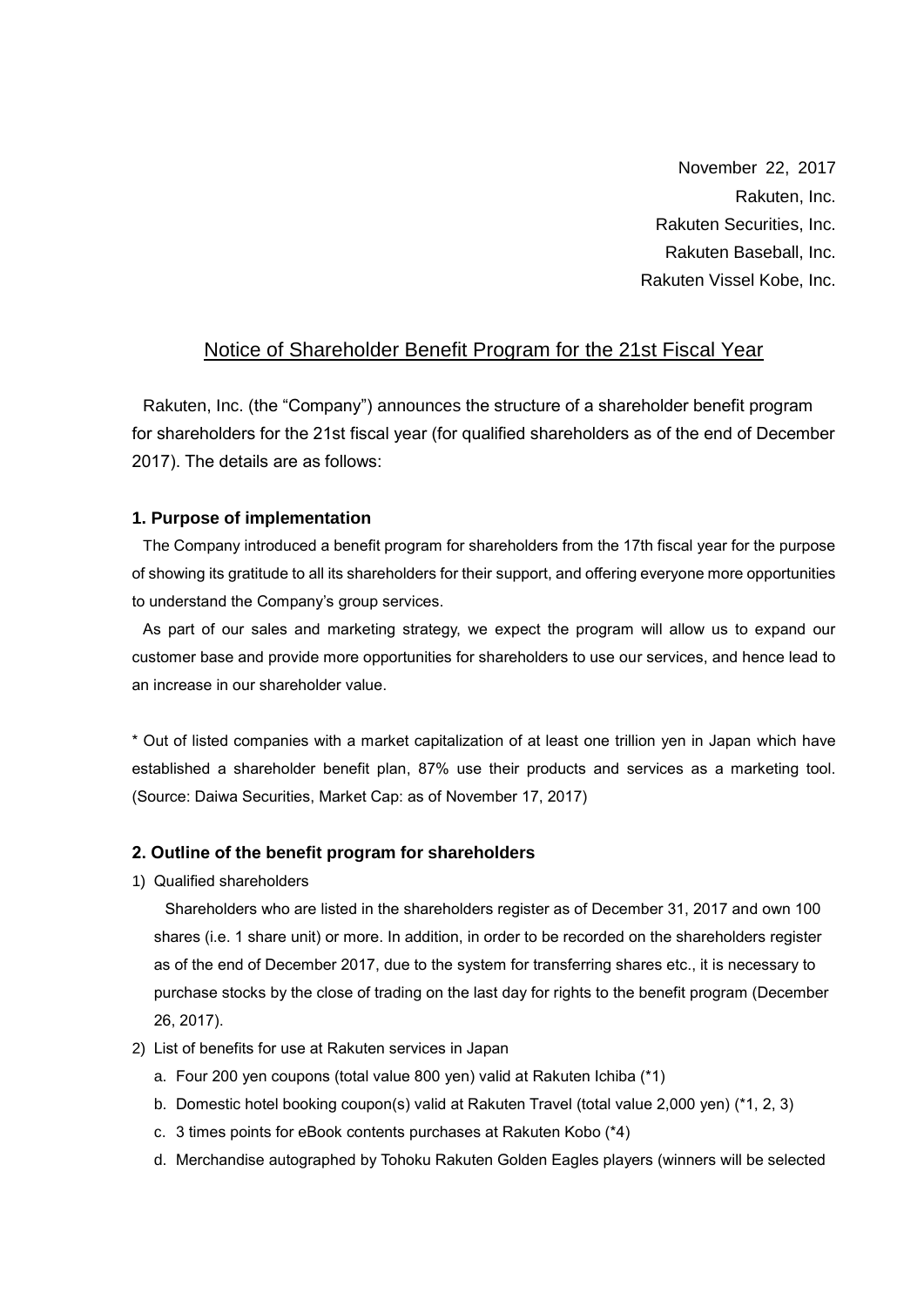by lottery) (\*5)

- e. Tickets to a Tohoku Rakuten Golden Eagles regular season home game at a special discount price (\*6)
- f. Merchandise autographed by Vissel Kobe players (winners will be selected by lottery) (\*5)
- g. Tickets to a Vissel Kobe regular season home game at a special discount price (\*7)
- h. FC Barcelona merchandise (winners will be selected by lottery) (\*5)
- i. Golden State Warriors merchandise (winners will be selected by lottery) (\*5)
- j. Benefits for shareholders who hold Rakuten shares in a Rakuten Securities account (\*8) 30% rebate on commissions for Rakuten shares purchased through a Rakuten Securities account (\*9, 10) and free use of Market Speed for one year. (\*10)
- \*1. These coupons will be distributed through 'RaCoupon', one of the Company services, and Rakuten membership registration is required to use this service. In addition, it is not possible to make multiple applications using the same Rakuten membership ID.
- \*2. Shareholders can choose 'domestic hotel 2,000 yen one coupon, use for two persons or more' or 'domestic hotel 1,000 yen two coupons, use for one person or more'.
- \*3. Please note there is a possibility that the benefits may be partially changed.
- \*4. The applicable period is July 1, 2018 to December 31, 2018. For up to 100,000 yen of eBook contents purchased per month, 3 times Rakuten Super Points shall be awarded. Books, eReaders, and other items which are not eBooks are excluded. In addition, Rakuten membership registration is required to use this service, and it is not possible to make multiple applications using the same Rakuten membership ID.
- \*5. Merchandise for winning shareholders are planned to be shipped in June 2018.
- \*6. Tickets for the first team of Tohoku Rakuten Golden Eagles 2018 season home game at a special discount price can be bought up to a maximum of 8 tickets per game. In addition, some special tickets (box seats etc.), child tickets, Climax Series and Japan Series tickets will be excluded for this discount.
- \*7. Tickets for the Vissel Kobe 2018 season home games under J League and the preliminary game of league cup at NOEVIR Stadium Kobe and Kobe Sports Park Universiade Memorial Stadium at a special discount price can be bought up to a maximum of 8 tickets per game. In case of proceeding to the Asian Champions League (ACL), ACL group stage (3 games) will be applicable. League Cup final tournament, J League Championship, Emperor's Cup are not applicable for this discount.
- \*8. For shareholders on the shareholders register as of the end of December 2017 who bought at least 100 shares (i.e. one share unit) through a Rakuten Securities account by the close of trading on December 26, 2017. However, shares held through a corporate account are excluded.
- \*9. The 30% rebate on commissions is for Rakuten shares bought by cash (spot) trading. It is not applicable to shares bought by margin trading or share sales. In addition, the points rebate will be awarded to shareholders though the Rakuten Securities account according to the selected point course, either